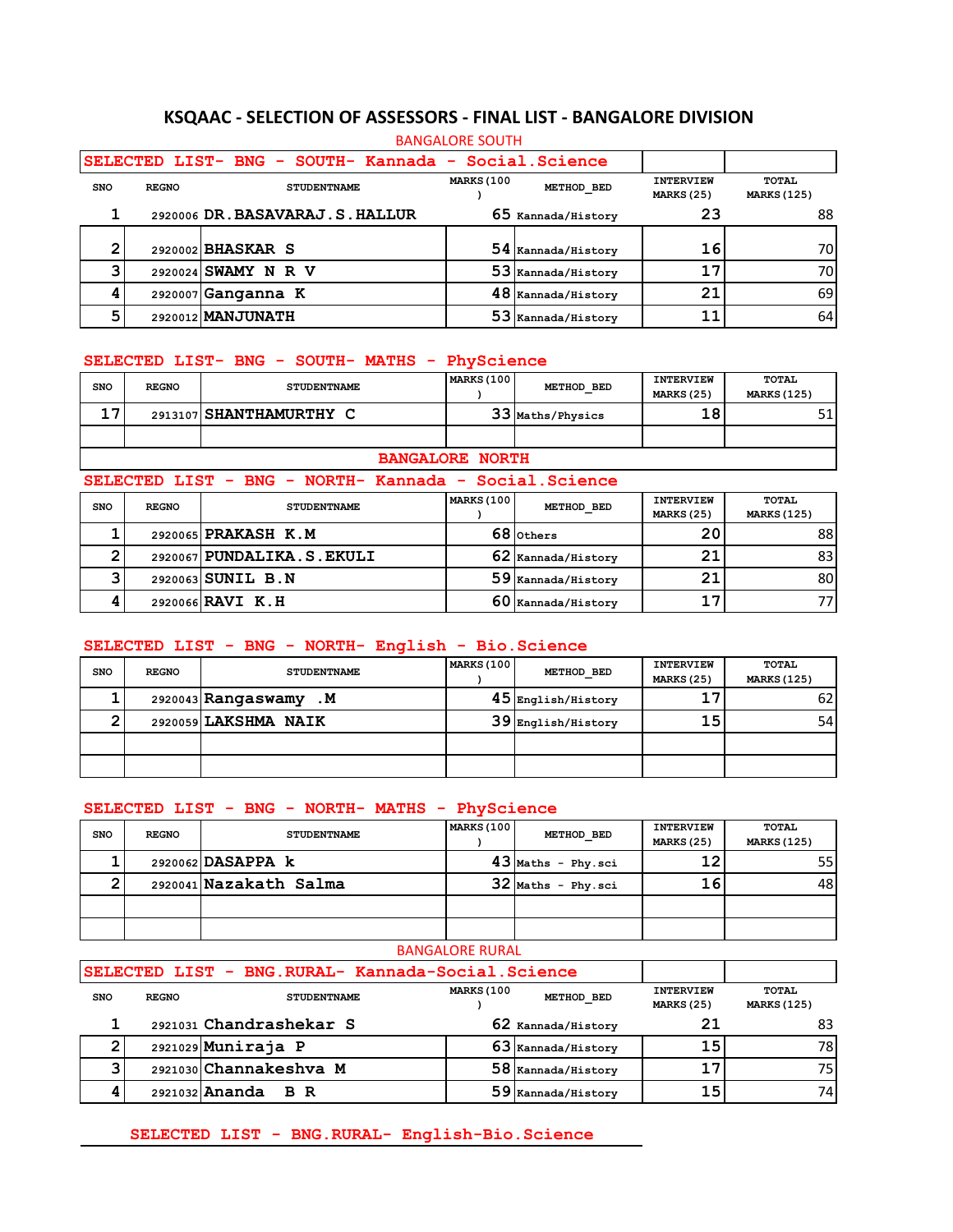| SNO | <b>REGNO</b> | <b>STUDENTNAME</b>      | MARKS (100 | METHOD BED           | <b>INTERVIEW</b><br>MARKS (25) | TOTAL<br><b>MARKS (125)</b> |
|-----|--------------|-------------------------|------------|----------------------|--------------------------------|-----------------------------|
|     |              | <b>GIRISH N</b>         |            | 44 English/History   | 17                             | 61                          |
|     |              | 2921024 Rajeswari C     |            | $36$ English/History | 22                             | 58                          |
|     |              | 2921038 JYOTHILAKSHMI M |            | $39$ English/History | 10                             | 491                         |
|     |              | 2918008 BHAVYA K Y      |            | 32 English/History   | 12                             | 44 I                        |

|     | SELECTED LIST - BNG.RURAL- MATHS - Phy.Science |                       |                   |                  |                                       |                             |
|-----|------------------------------------------------|-----------------------|-------------------|------------------|---------------------------------------|-----------------------------|
| SNO | <b>REGNO</b>                                   | <b>STUDENTNAME</b>    | <b>MARKS (100</b> | METHOD BED       | <b>INTERVIEW</b><br><b>MARKS (25)</b> | TOTAL<br><b>MARKS (125)</b> |
|     |                                                | 2921027 Dimbaraju V P |                   | 47 Maths/Physics | 23                                    | 70I                         |
|     |                                                | 2921040 VINUTHA C B   |                   | 44 Maths/Physics |                                       | 55                          |
|     |                                                |                       |                   |                  |                                       |                             |
|     |                                                |                       |                   |                  |                                       |                             |

### RAMANAGAR

|            |              | SELECTED LIST-RAMANAGAR- Kannada - Social.Science |                   |                      |                                       |                             |
|------------|--------------|---------------------------------------------------|-------------------|----------------------|---------------------------------------|-----------------------------|
| <b>SNO</b> | <b>REGNO</b> | <b>STUDENTNAME</b>                                | <b>MARKS (100</b> | METHOD BED           | <b>INTERVIEW</b><br><b>MARKS (25)</b> | TOTAL<br><b>MARKS (125)</b> |
|            |              | 2932010 KUMARA SWAMY. VK                          |                   | 68 Kannada/History   |                                       | 89                          |
|            |              | 2932012 MAHESH V C                                |                   | Kannada/History      | 22                                    | 89                          |
|            |              | 2932002 BHAGYAMMA K V                             |                   | $61$ Kannada/History | 20                                    | 81                          |
|            |              | 2932030 VENKATAIAH. B.S                           |                   | $61$ Kannada/History | 16                                    |                             |

# **SELECTED LIST -RAMANAGAR- English - Bio.Science**

| <b>SNO</b> | <b>REGNO</b> | <b>STUDENTNAME</b>     | MARKS (100 | METHOD BED | <b>INTERVIEW</b><br>MARKS (25) | TOTAL<br><b>MARKS (125)</b> |
|------------|--------------|------------------------|------------|------------|--------------------------------|-----------------------------|
|            |              | 2932072 Chikkalingaiah |            |            | 16                             | 60'                         |
|            |              |                        |            |            |                                |                             |

|            |              | SELECTED LIST -RAMANAGAR- MATHS - Phy. Science |                   |             |                                |                             |
|------------|--------------|------------------------------------------------|-------------------|-------------|--------------------------------|-----------------------------|
| <b>SNO</b> | <b>REGNO</b> | <b>STUDENTNAME</b>                             | <b>MARKS (100</b> | METHOD BED  | <b>INTERVIEW</b><br>MARKS (25) | TOTAL<br><b>MARKS (125)</b> |
|            |              | 2932055 Mohan Kumar . C                        |                   | 50 others   | 12                             |                             |
|            |              | 2932025 SIDDALINGASWAMY T.S                    |                   | $41$ others | 16                             |                             |
|            |              | 2932077 Raju A. S.                             |                   | $40$ others | 14                             | 54                          |

|            |                                                        | <b>CHIKKABALLAPUR</b>   |                   |                    |                                       |                             |
|------------|--------------------------------------------------------|-------------------------|-------------------|--------------------|---------------------------------------|-----------------------------|
|            | SELECTED LIST-CHIKKABALLAPUR- Kannada - Social.Science |                         |                   |                    |                                       |                             |
| <b>SNO</b> | <b>REGNO</b>                                           | <b>STUDENTNAME</b>      | <b>MARKS (100</b> | METHOD BED         | <b>INTERVIEW</b><br><b>MARKS (25)</b> | TOTAL<br><b>MARKS (125)</b> |
|            |                                                        | 2929091 SRINIVASA S     |                   | 70 Kannada/History | 17                                    | 87                          |
| ◠          |                                                        | 2929092 NARAYANASWAMY   |                   | 69 Kannada/History | 18                                    | 87                          |
|            |                                                        | 2929010 DINESHA V       |                   | 64 Kannada/History | 17                                    | 81                          |
|            |                                                        | 2929071 MUNIYAPPA L     | 60                | Kannada/History    | 19                                    | 79                          |
| 5          |                                                        | 2929087 V. NARASIMHAPPA |                   | 56 Kannada/History | 22                                    | 78                          |
| 6          |                                                        | 2929090 NAGARAJU N.G    |                   | 63 Kannada/History | 14                                    | 77                          |
|            |                                                        |                         |                   |                    |                                       |                             |

## **SELECTED LIST -CHIKKABALLAPUR- English - Bio.Science**

| <b>SNO</b> | <b>REGNO</b> | <b>STUDENTNAME</b> | <b>MARKS (100</b> | METHOD BED             | <b>INTERVIEW</b><br>MARKS (25) | TOTAL<br><b>MARKS (125)</b> |
|------------|--------------|--------------------|-------------------|------------------------|--------------------------------|-----------------------------|
|            |              | 2929075 MUNIRAJU T |                   | $46\,$ English/History |                                | 52                          |
|            |              | 2929043 RAJESH A   |                   | $40$ Maths/Physics     | ᆂᆂ                             |                             |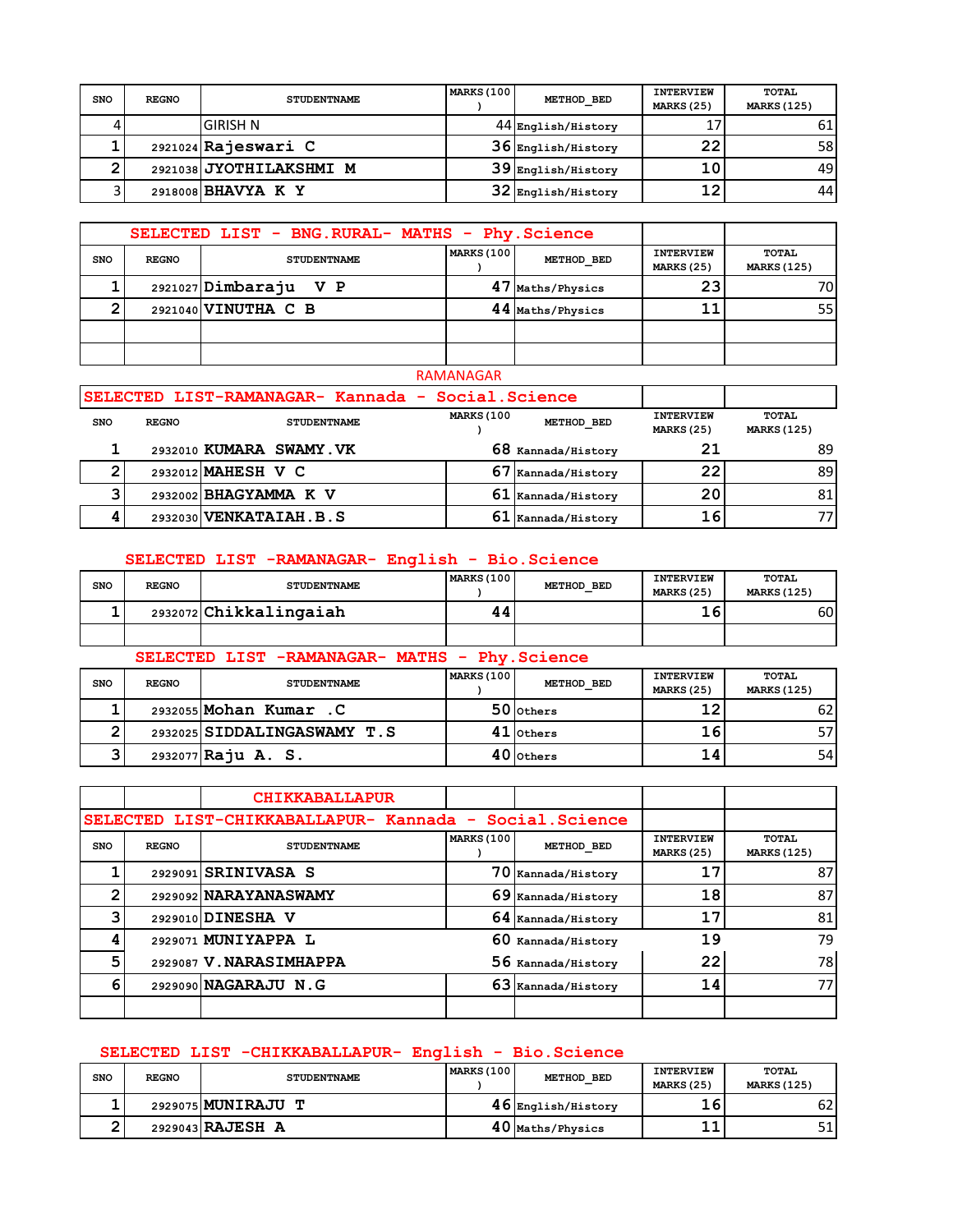|  | 2929007 CHANNAIAH .R | $32$ English/History   | 10 | 42 |
|--|----------------------|------------------------|----|----|
|  | 2929082 RAMAPPA      | $31$ English/History   | 10 |    |
|  | 2929078 GEETHA A     | $28\,$ English/History | ᆂᆂ | 39 |
|  |                      |                        |    |    |

# **SELECTED LIST -CHIKKABALLAPUR- MATHS - Phy.Science**

| <b>SNO</b> | <b>REGNO</b> | <b>STUDENTNAME</b>  | MARKS (100 | METHOD BED       | <b>INTERVIEW</b><br><b>MARKS (25)</b> | TOTAL<br><b>MARKS (125)</b> |
|------------|--------------|---------------------|------------|------------------|---------------------------------------|-----------------------------|
|            |              | 2929047 RAMESH PR   |            | 38 Others        | 20                                    | 58                          |
|            |              | 2929100 RAVINDRA M  |            | $40$ others      | 10                                    | 50                          |
|            |              | 2929046 RAMANJANEYA |            | $34$ others      | 12                                    | 46                          |
|            |              | 2929077 SUJATHA C.R |            | 35 Maths/Physics | 10                                    | 45                          |
|            |              | 2929062 VANDANA D.S |            | 33 Maths/Physics |                                       | 42                          |
|            |              | 2929079 SMITHA M.G  |            | 33 Maths/Physics |                                       | 41                          |

### **KOLAR**

### **SELECTED LIST -KOLAR- Kannada - Social.Science**

| <b>SNO</b> | <b>REGNO</b> | <b>STUDENTNAME</b>  | MARKS (100 | METHOD BED           | <b>INTERVIEW</b>   | TOTAL |
|------------|--------------|---------------------|------------|----------------------|--------------------|-------|
|            |              |                     |            | <b>MARKS (25)</b>    | <b>MARKS (125)</b> |       |
|            |              | 2919020 M. SURESHA  |            | 60 Kannada/History   | 16                 | 76I   |
|            |              | 2919053 SURESHA H K |            | 55 Kannada/History   | 17                 | 72.   |
|            |              | 2919042 SHARANAPPA  |            | 57 Kannada/History   | 14                 |       |
|            |              | 2919005 BHADRAMMA P |            | 56 Kannada/History   | 15                 |       |
|            |              | 2919025 N. SURESHA  |            | 55 Kannada/History   | 16                 |       |
|            |              | 2919022 MANJULA Y   |            | $54$ Kannada/History | 15                 | 69    |

## **SELECTED LIST -KOLAR- English - Bio.Science**

| <b>SNO</b> | <b>REGNO</b> | <b>STUDENTNAME</b>         | <b>MARKS (100</b> | METHOD BED           | <b>INTERVIEW</b><br><b>MARKS (25)</b> | <b>TOTAL</b><br><b>MARKS (125)</b> |
|------------|--------------|----------------------------|-------------------|----------------------|---------------------------------------|------------------------------------|
|            |              | 2919050 SRINIVASA N        |                   | 40 Maths/Physics     | 18                                    | 58                                 |
|            |              | 2919062 Sanjeeva Reddy. M. |                   | 38 Maths/Physics     | 17                                    | 551                                |
|            |              | 2919064 Nanjundappa.M      |                   | 32 English/History   | 21                                    | 53                                 |
|            |              | 2919051 SRIRAM KUMAR       |                   | 33 Chemistry/Biology | 13                                    | 46                                 |
|            |              |                            |                   |                      |                                       |                                    |
|            |              |                            |                   |                      |                                       |                                    |

## **SELECTED LIST-KOLAR- MATHS - Phy.Science**

| <b>SNO</b> | <b>REGNO</b> | <b>STUDENTNAME</b>              | MARKS (100 | METHOD BED       | <b>INTERVIEW</b><br><b>MARKS (25)</b> | TOTAL<br><b>MARKS (125)</b> |
|------------|--------------|---------------------------------|------------|------------------|---------------------------------------|-----------------------------|
|            |              | 2919066 Narayana Reddy<br>.M.A. |            | 43 Maths/Physics | כ 1<br>ر ـ                            | 56I                         |
|            |              | 2919065 VenkataramaReddy. S.    |            | 33 Maths/Physics | ິ<br>ᅀᆠ                               | 54 I                        |

#### **TUMKUR**

### **SELECTED LIST - TUMKUR- Kannada - Social.Science**

| <b>SNO</b> | <b>REGNO</b> | <b>STUDENTNAME</b>          | <b>MARKS (100</b> | METHOD BED           | <b>INTERVIEW</b><br>MARKS (25) | TOTAL<br><b>MARKS (125)</b> |
|------------|--------------|-----------------------------|-------------------|----------------------|--------------------------------|-----------------------------|
|            |              | 2918193 MANJUNATHAIAH. J.H. |                   | 66 Kannada/History   | 21                             | 871                         |
|            |              | 2918207 SURENDRA.A.T        |                   | 65 Kannada/History   | 22                             | 87                          |
| ີ          |              | 2918196 NAGANNA.G.K         |                   | $64$ Kannada/History |                                | 81                          |
|            |              | 2918217 NATARAJA K C        |                   | 63 Kannada/History   | 18                             | 81                          |
| 5          |              | 2918209 SIDDALINGAIAH       |                   | 62 Kannada/History   | 18                             | 80                          |
| 6          |              | 2918201 RAMESHA.M           | 61                | Kannada/History      | 19                             | 80                          |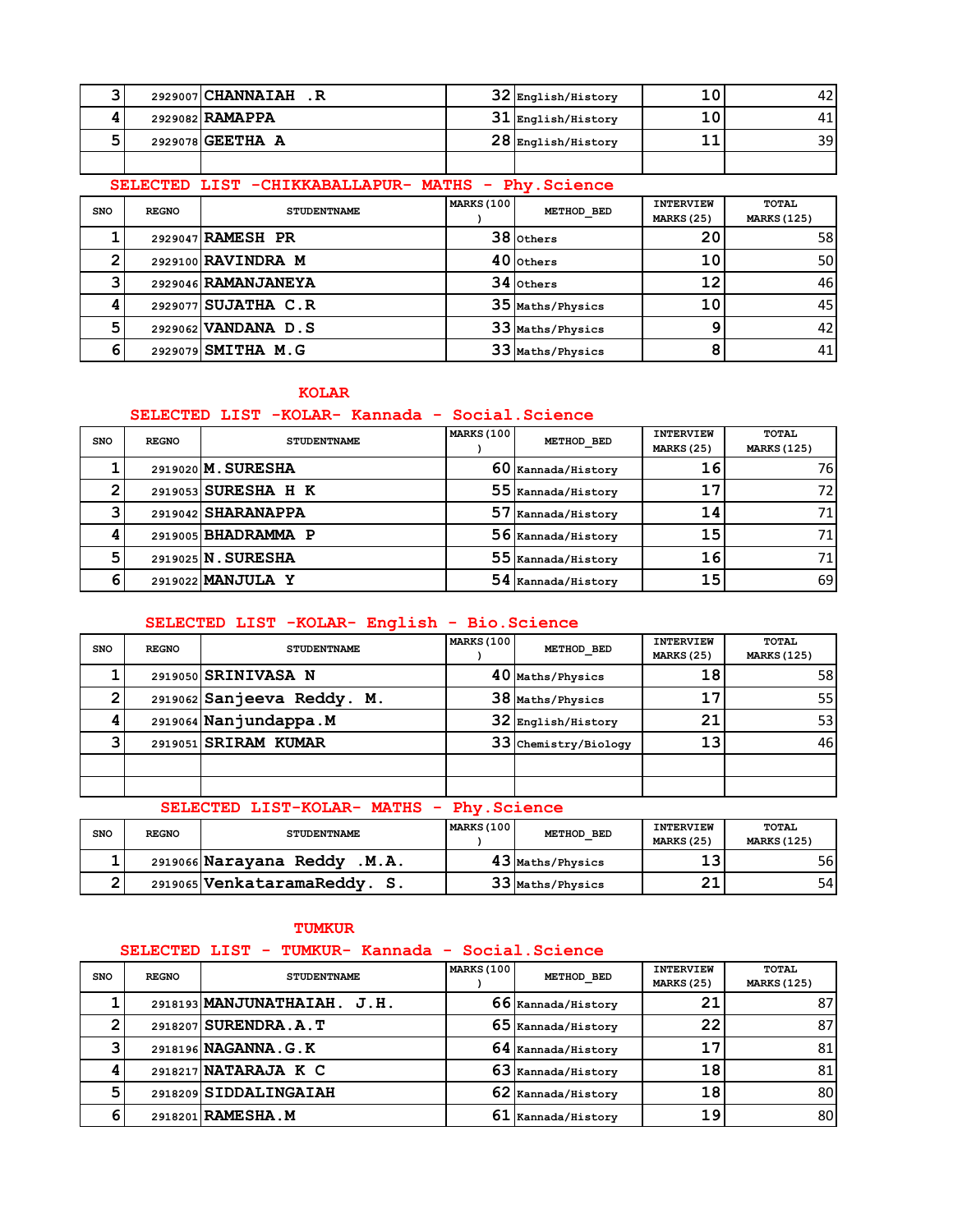### **SELECTED LIST - TUMKUR- English - Bio.Science**

| <b>SNO</b> | <b>REGNO</b> | <b>STUDENTNAME</b>                              | <b>MARKS (100</b> | METHOD BED         | <b>INTERVIEW</b><br>MARKS (25) | <b>TOTAL</b><br><b>MARKS (125)</b> |
|------------|--------------|-------------------------------------------------|-------------------|--------------------|--------------------------------|------------------------------------|
|            |              | 2918114 SHIVAKUMARA<br>в<br>- C<br><b>SWAMY</b> | 47                | English/Biology    | 23                             | 701                                |
|            |              | 2918204 SIDDARAJU.R.                            |                   | English/Biology    | 17                             | 64                                 |
| ີ          |              | 2918108 SANGAMESHA<br>N<br>м                    |                   | 45 English/Biology | 18                             | 63                                 |
|            |              | 2918172 NARASIMHAMURTHY.                        |                   | 42 English/Biology | 12                             | 54                                 |
| 6          |              | 2918169 RAJASHANKARA. G                         |                   | 39 English/Biology | 15                             | 54                                 |
| б,         |              | 2918150 CHENNAPPA. G. C                         |                   | English/Biology    | 12                             | 53                                 |

### **SELECTED LIST- TUMKUR- MATHS - Phy.Science**

| <b>SNO</b> | <b>REGNO</b> | <b>STUDENTNAME</b>           | <b>MARKS (100)</b> | METHOD BED       | <b>INTERVIEW</b><br><b>MARKS (25)</b> | TOTAL<br><b>MARKS (125)</b> |
|------------|--------------|------------------------------|--------------------|------------------|---------------------------------------|-----------------------------|
|            |              | 2918004 BASAVARAJA T         |                    | 44 Maths/Physics | 23                                    | 67                          |
|            |              | 2918222 SIDDARAVU K          |                    | 45 Maths/Physics | 17                                    | 62                          |
|            |              | 2918168 DHANANJAYA.N.        |                    | 43 Maths/Physics |                                       | 54                          |
|            |              | 2918032 GOWDARAMALLANA GOWDA |                    | 40 Maths/Physics | 14                                    | 54                          |
| 5          |              | 2918128 SURESHA V K          |                    | 40 Maths/Physics |                                       | 51                          |
|            |              | 2918079 NAVEEN M R           |                    | 40 Maths/Physics |                                       | 49                          |

#### **MADHUGIRI**

### **SELECTED LIST - MADHUGIRI- Kannada - Social.Science**

| <b>SNO</b> | <b>REGNO</b> | <b>STUDENTNAME</b>            | <b>MARKS (100</b> | METHOD BED           | <b>INTERVIEW</b><br>MARKS (25) | TOTAL<br><b>MARKS (125)</b> |
|------------|--------------|-------------------------------|-------------------|----------------------|--------------------------------|-----------------------------|
|            |              |                               |                   |                      |                                |                             |
|            |              | 2931044 RANGANATHAPPA D       |                   | $64$ Kannada/History | 17                             | 81                          |
|            |              | 2931012 HANUMANTHARAYAPPA K G |                   | $60$ Kannada/History | 18                             | 78I                         |
|            |              | 2931025 MARUTHI H             |                   | 59 Kannada/History   | 19                             | 78I                         |
|            |              | 2931050 SHRINATHA S N         |                   | $61$ Kannada/History | 16                             |                             |

## **SELECTED LIST- MADHUGIRI- English - Bio.Science**

| <b>SNO</b> | <b>REGNO</b> | <b>STUDENTNAME</b>       | <b>MARKS (100</b> | METHOD BED           | <b>INTERVIEW</b><br>MARKS (25) | TOTAL<br><b>MARKS (125)</b> |
|------------|--------------|--------------------------|-------------------|----------------------|--------------------------------|-----------------------------|
|            |              | 2931013 JAYARAMAIAH<br>A |                   | $36$ Engilsh/History | 18                             | 54 I                        |
|            |              | 2918162 SADASHIVAIAH     |                   | 35 Engilsh/History   |                                | 52                          |
|            |              | 2918211 ESHWARAPPA.      |                   | $31$ Engilsh/History | 16                             | 47                          |
|            |              | 2918194 RAKESH. C. N     |                   | 35 Engilsh/History   |                                | 46                          |

### **SELECTED LIST - MADHUGIRI- MATHS - Phy.Science**

| <b>SNO</b> | <b>REGNO</b> | <b>STUDENTNAME</b>      | <b>MARKS (100)</b> | METHOD BED       | <b>INTERVIEW</b><br>MARKS (25) | TOTAL<br><b>MARKS (125)</b> |
|------------|--------------|-------------------------|--------------------|------------------|--------------------------------|-----------------------------|
|            |              | 2918215 <b>RAJI</b> S P |                    | 39 Maths/Physics | 23                             | 62                          |
|            |              | 2918067 MUDDAIAH S D    |                    | 37 Maths/Physics |                                | 48                          |
|            |              | 2918188 AMBUJA.D.O      |                    | 33 Maths/Physics | 13                             | 46 I                        |
|            |              | 2918089 PUTTASWAMY C V  |                    | 32 Maths/Physics | 12                             | 44                          |

### **CHITRADURGA**

## **SELECTED LIST - CHITRADURGA- Kannada - Social.Science**

| <b>SNO</b> | <b>REGNO</b> | <b>STUDENTNAME</b>       | <b>MARKS (100</b> | METHOD BED             | <b>INTERVIEW</b><br>MARKS (25) | TOTAL<br><b>MARKS (125)</b> |
|------------|--------------|--------------------------|-------------------|------------------------|--------------------------------|-----------------------------|
|            |              | 2913131 THIPPESWAMY S    |                   | $67\,$ Kannada/History | 18                             | 85                          |
|            |              | 2913161 Hareesha. T      |                   | 66 Kannada/History     | 19                             | 85                          |
|            |              | $2913177$ Thippeswamy G. |                   | 66 Kannada/History     | 17                             | 83                          |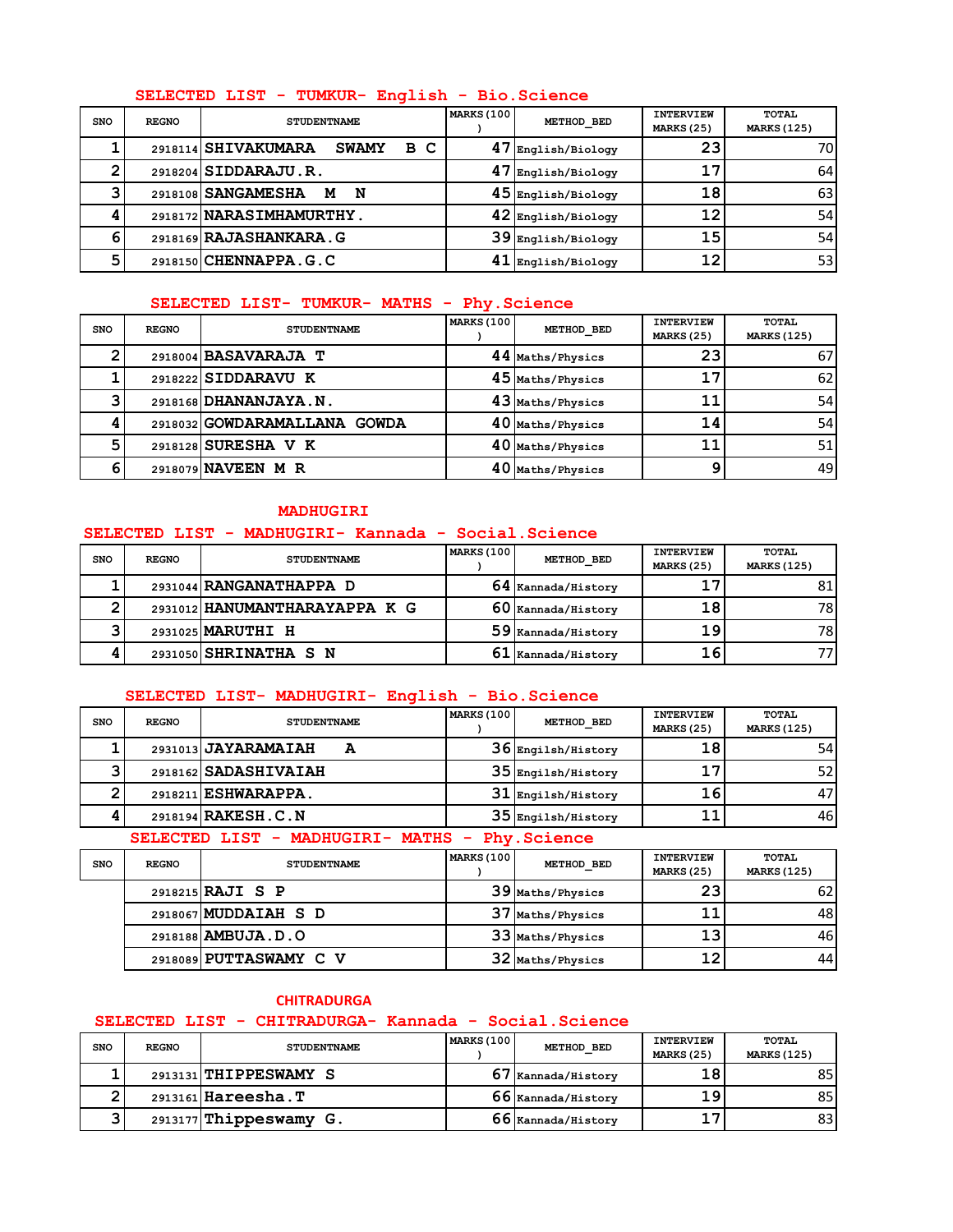|  | 2913156 Roopa M       | 73 Kannada/History   |    | 82 |
|--|-----------------------|----------------------|----|----|
|  | $2913055$ lokesha     | $65$ Kannada/History |    | ΟT |
|  | 2913197 AMZADULLA M Z | $62$ Kannada/History | 19 | 81 |

## **SELECTED LIST - CHITRADURGA- English - Bio.Science**

| <b>SNO</b> | <b>REGNO</b> | <b>STUDENTNAME</b>         | <b>MARKS (100</b> | METHOD BED           | <b>INTERVIEW</b><br><b>MARKS (25)</b> | TOTAL<br><b>MARKS (125)</b> |
|------------|--------------|----------------------------|-------------------|----------------------|---------------------------------------|-----------------------------|
|            |              | $2913154$ K.P. Thippeswamy |                   | 47 Chemistry/Biology | 18                                    | 65                          |
|            |              | 2913072 NIRANJANAMURTHY. B |                   | 47 English/History   | 16                                    | 63                          |
|            |              | 2913141 VENKATESHA M N     |                   | 44 English/Biology   | 19                                    | 63                          |
|            |              | 2913044 KENCHAPPA S.E      |                   | 45 Chemistry/Biology | 16                                    | 61                          |
| 5          |              | $2913157$ Shidhar. G       |                   | 39 English/History   | 20                                    | 59                          |
|            |              | 2913188 Satya G V          |                   | 36 Kannada/History   | 18                                    | 54                          |

### **SELECTED LIST - CHITRADURGA- Maths - Phy.Science**

| <b>SNO</b> | <b>REGNO</b> | <b>STUDENTNAME</b>         | <b>MARKS (100</b> | METHOD BED       | <b>INTERVIEW</b><br><b>MARKS (25)</b> | <b>TOTAL</b><br><b>MARKS (125)</b> |
|------------|--------------|----------------------------|-------------------|------------------|---------------------------------------|------------------------------------|
|            |              | 2913168 Jayaprakash.K      |                   | 47 Maths/Physics | 22                                    | 69                                 |
|            |              | 2913115 SOMASHEKARAPPA M   |                   | 48 Maths/Physics | 12                                    | 60                                 |
|            |              | 2913100 RIZWAN M           |                   | 41 Maths/Physics | 18                                    | 59                                 |
|            |              | 2913190 Thipperudrappa G C |                   | 45 Maths/Physics | 13                                    | 58                                 |
| 5          |              | 2913036 HANUMANTHARAYA P   |                   | 45 Maths/Physics | 12                                    | 57                                 |
|            |              | 2913191 Thippeshi G T      |                   | 39 Maths/Physics | 17                                    | 56                                 |

#### **DAVANAGERE**

### **SELECTED LIST- DAVANAGERE- Kannada - Social.Science**

| <b>SNO</b> | <b>REGNO</b> | <b>STUDENTNAME</b>          | <b>MARKS (100</b> | METHOD BED         | <b>INTERVIEW</b><br><b>MARKS (25)</b> | TOTAL<br><b>MARKS (125)</b> |
|------------|--------------|-----------------------------|-------------------|--------------------|---------------------------------------|-----------------------------|
|            |              | 2914148 Nataraja G C        |                   | 65 Kannada/History | 23                                    | 88                          |
|            |              | 2914349 PRABHAKARA<br>H N   |                   | 63 Kannada/History | 22                                    | 85                          |
|            |              | 2914352 BASAVARAJA M        |                   | 62 Kannada/History | 22                                    | 84                          |
|            |              | 2914029 CHANDRASHEKHARA M K |                   | 65 Kannada/History | 17                                    | 82                          |
|            |              | 2914355 BEERESHI B H        |                   | 64 Kannada/History | 18                                    | 82                          |
|            |              | 2914350 HANUMANTHAPPA C B   |                   | 63 Kannada/History | 19                                    | 82                          |
|            |              | 2914125 MANJUNATHA G        |                   | 66 Kannada/History | 15                                    | 81                          |

#### **SELECTED LIST- DAVANAGERE- English - Bio.Science**

| <b>SNO</b> | <b>REGNO</b> | <b>STUDENTNAME</b>     | <b>MARKS (100</b> | METHOD BED         | <b>INTERVIEW</b><br><b>MARKS (25)</b> | TOTAL<br><b>MARKS (125)</b> |
|------------|--------------|------------------------|-------------------|--------------------|---------------------------------------|-----------------------------|
|            |              | 2914294 SAVITHA S      | 51                | English/Biology    | 19                                    | 70                          |
|            |              | 2914196 RAVIKUMARA N   |                   | 48 English/History | 17                                    | 65                          |
|            |              | 2914211 SAPNA M C      |                   | 44 English/Biology | 18                                    | 62                          |
|            |              | 2914209 SANTOSHA M     |                   | 49 English/Biology | 12                                    | 61                          |
|            |              | 2914227 SHILPA K A     |                   | 45 English/Biology | 16                                    | 61                          |
| 6          |              | 2914251 SUMALATHA S P  |                   | 40 English/Biology | 20                                    | 60                          |
|            |              | 2914053 GUTTESHA BARKI | 50                | English/Biology    | 9                                     | 59                          |

#### **SELECTED LIST - DAVANAGERE- Maths - Phy.Science**

| SNO | <b>REGNO</b> | <b>STUDENTNAME</b> | (100)<br>$-1.05$<br>---<br><b>MARKS</b><br>_______<br>$\sim$ | <b>BED</b>  | <b>INTERVIEW</b>             | <b>TOTAI</b>       |
|-----|--------------|--------------------|--------------------------------------------------------------|-------------|------------------------------|--------------------|
|     | _____        |                    |                                                              | METHOD<br>- | (25)<br><b>MARKS</b><br>ــــ | <b>MARKS (125)</b> |